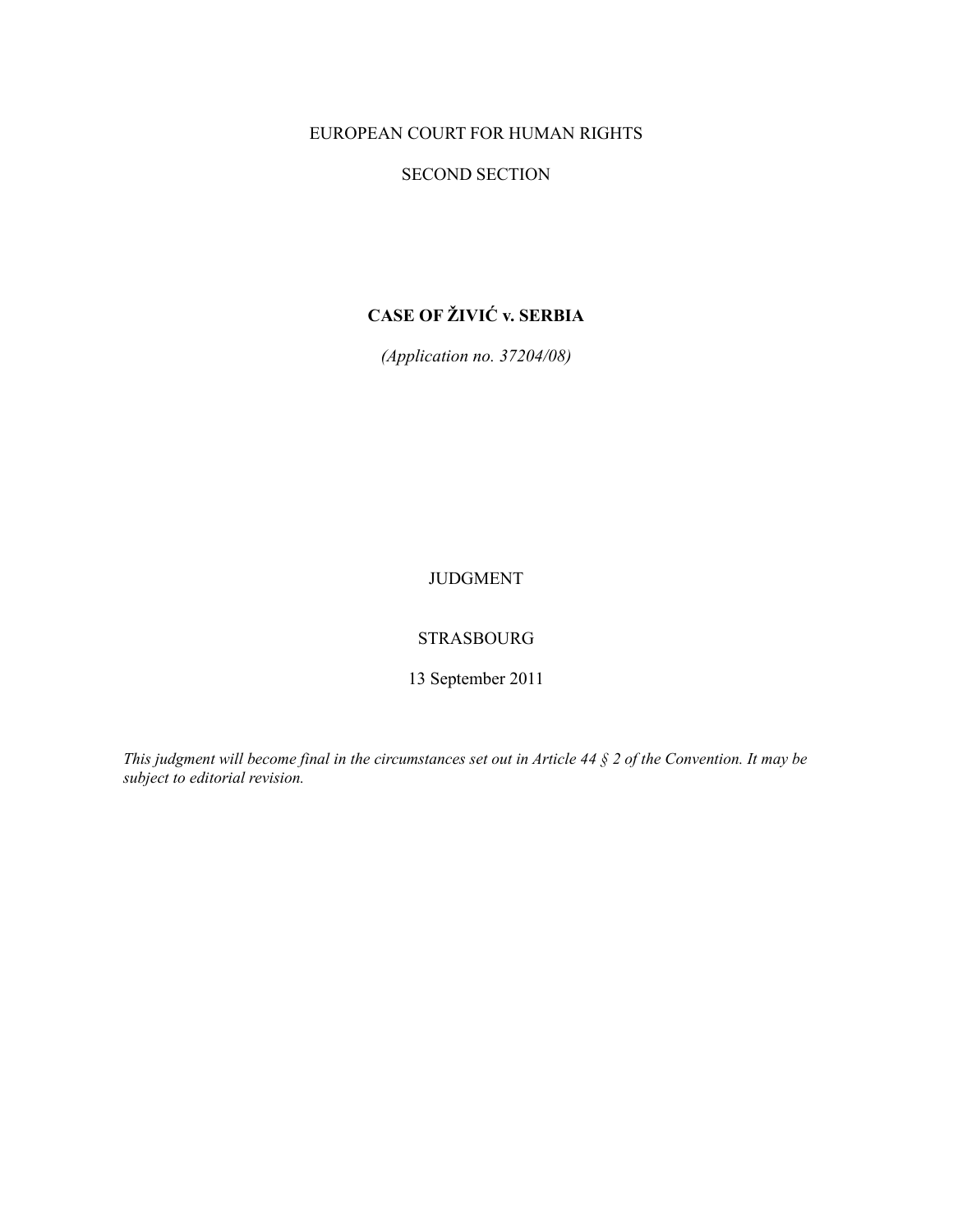## **In the case of Živić v. Serbia,**

The European Court of Human Rights (Second Section), sitting as a Chamber composed of:

Françoise Tulkens, *President,* 

David Thór Björgvinsson,

Dragoljub Popović,

Giorgio Malinverni,

András Sajó,

Guido Raimondi,

Paulo Pinto de Albuquerque, *judges,*

and Stanley Naismith, *Section Registrar,* 

Having deliberated in private on 23 August 2011,

Delivers the following judgment, which was adopted on that date:

## PROCEDURE

1. The case originated in an application (no. 37204/08) against the Republic of Serbia lodged with the Court under Article 34 of the Convention for the Protection of Human Rights and Fundamental Freedoms ("the Convention") by a Serbian national, Mr Dalibor Živić ("the applicant"), on 29 July 2008.

2. The applicant was represented before the Court by Mr N. Vukotić, a lawyer practising in Belgrade. The Government of Serbia ("the Government") were represented by their Agent, Mr S. Carić.

3. The applicant complained that the case-law of the domestic courts concerning the payment of the same salary increase granted to a certain category of police officers was flagrantly inconsistent.

4. On 28 January 2010 the President of the Second Section decided to give notice of the application to the Government. It was also decided to rule on the admissibility and merits of the application at the same time (former Article 29 § 3).

## THE FACTS

 $\overline{a}$ 

#### I. THE CIRCUMSTANCES OF THE CASE

5. The applicant was born in 1975. He resides in Kosovska Mitrovica in Kosovo1, where he is employed as a police officer with the Ministry of

<sup>1</sup> All reference to Kosovo, whether to the territory, institutions or population, in this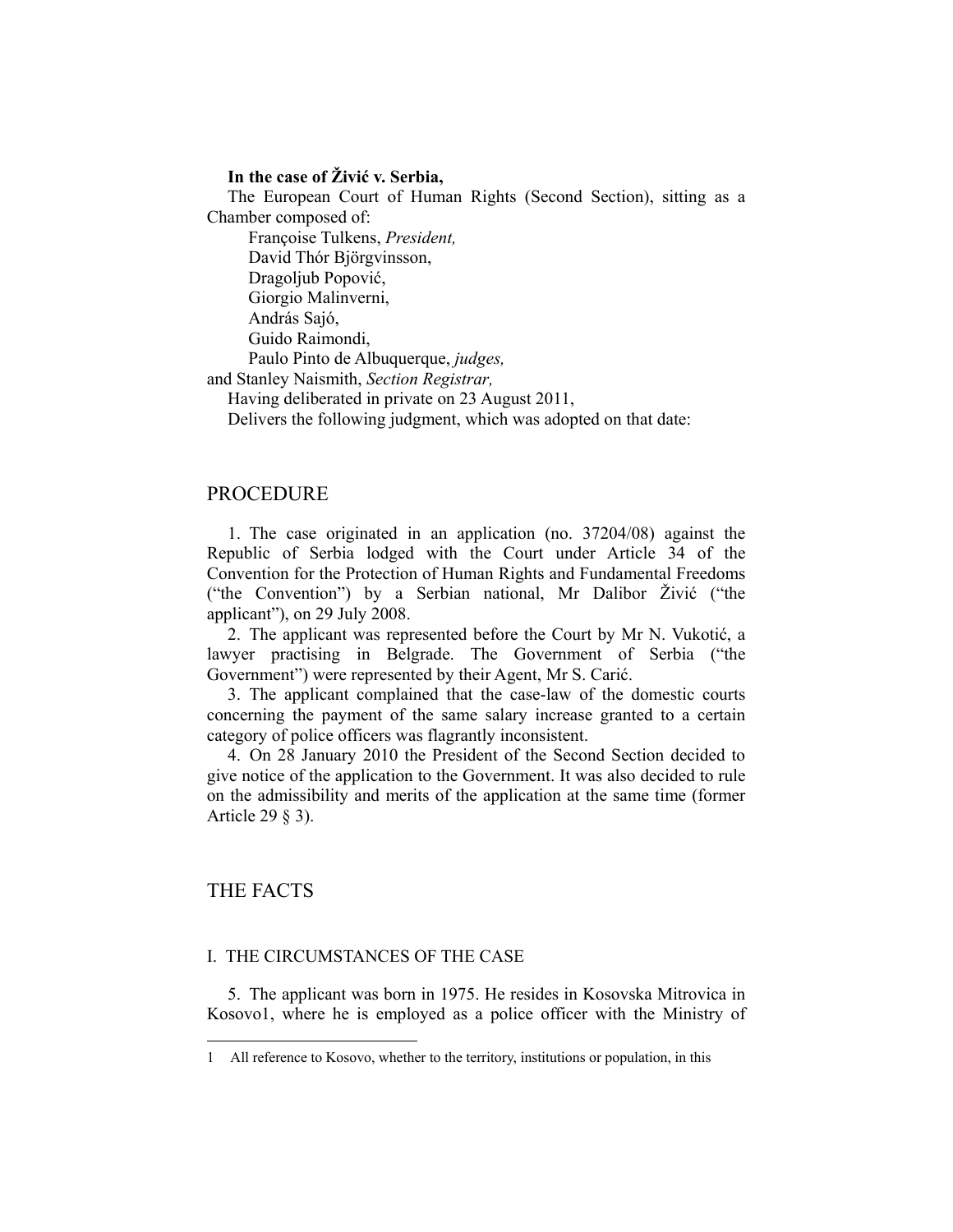Internal Affairs of the Republic of Serbia (*Ministarstvo unutrašnjih poslova Republike Srbije*, hereinafter "the Ministry").

6. The facts, as submitted by the parties, may be summarised as follows.

7. On 24 January 2000 and 17 July 2003 respectively, the Serbian Government adopted two decisions whereby, *inter alia*, all of its employees who resided and worked in Kosovo were to be paid double salaries.

8. On 31 January 2000 the Ministry issued a decision stating that the police officers in question were entitled to have their salaries increased by between 2.5% and 4.5%, depending on the circumstances.

9. In reality, the applicant only received the increase approved by the Ministry, amounting to significantly less than the doubling of his salary envisaged by the Government.

10. On 29 August 2006, therefore, the applicant filed a civil claim against the Ministry with the First Municipal Court (*Prvi opštinski sud*) in Belgrade, seeking payment of the difference between the salary increase received and that granted by the Government. The applicant further requested the payment of unspecified amounts on account of the related pension and disability insurance contributions.

11. On 23 July 2007 the First Municipal Court ruled in favour of the applicant and ordered his employer to pay:

i. 145,821.60 Serbian dinars ("RSD") (approximately 1,760 Euros ("EUR") at the relevant time) in respect of the difference between the salary received from 1 July 2003 to August 2006 and that granted by the Government, plus statutory interest;

ii. the extra pension and disability insurance contributions for the above period in respect of this additional salary to the relevant State fund; and

iii. RSD 39,532 (approximately EUR 477) for his legal costs.

12. On 19 December 2007 the District Court (*Okružni sud*) in Belgrade reversed that judgment and rejected the applicant's claim. In its reasoning the District Court held, *inter alia,* that the applicable domestic regulation was contained in the decision of the Ministry adopted on 31 January 2000. This judgment was served on the applicant on 29 January 2008.

13. Many of the applicant's colleagues (hereinafter "the plaintiffs") had lodged separate claims with the District Court concerning the same issue, some of which were successful while others were unsuccessful: in seventythree other judgments rendered between 25 January 2006 and 1 October 2008, the same District Court ruled in favour of the plaintiffs, notwithstanding the fact that their claims were based on the same facts as those in the applicant's case and concerned identical legal issues. In its reasoning in these other cases, the District Court held, *inter alia*, that the

judgment shall be understood in full compliance with United Nations Security Council Resolution 1244 and without prejudice to the status of Kosovo.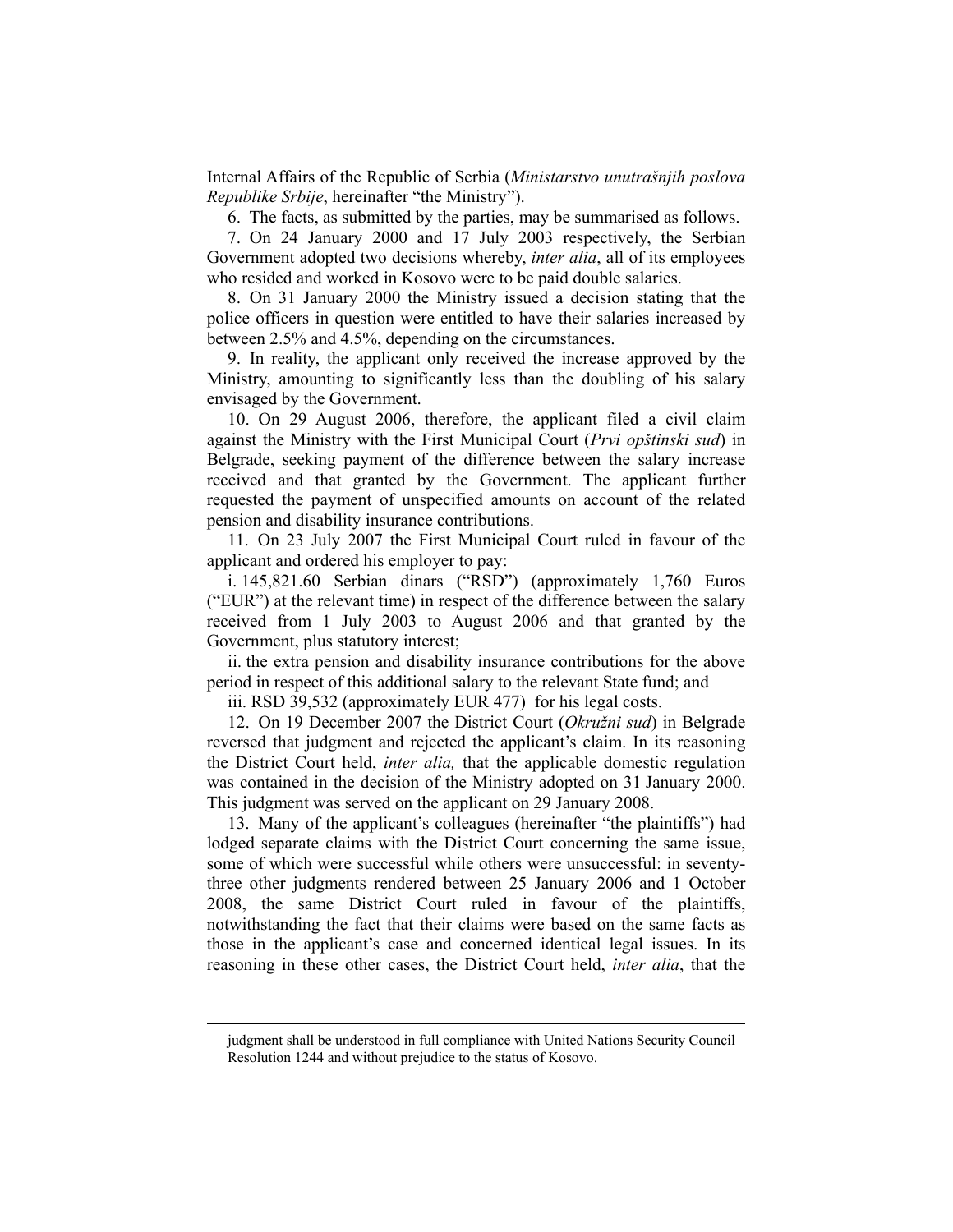plaintiffs' salaries had to be paid in accordance with the Serbian Government's decisions of 24 January 2000 and/or 17 July 2003.

14. Of the seventy-three judgments mentioned above, in fifty cases the respondent lodged appeals on points of law (*revizije*) with the Supreme Court (*Vrhovni sud Srbije*, see paragraphs 21 and 24 below). In the remaining twenty-three cases, however, the respondent lodged no such appeal, apparently in the light of the statutory threshold (see paragraph 22 below).

15. The Government provided examples of relevant case-law adopted by the Supreme Court, in particular six separate judgments, of which one had been issued on 3 July 2008 and the remaining five between 25 December 2008 and 1 October 2009. In each case, deciding upon appeals on points of law, the Supreme Court had ruled against the plaintiffs, albeit with somewhat different reasoning compared with that employed by the District Court. In particular, the Supreme Court had held, *inter alia*, that the Government's decision of 17 July 2003 was not directly applicable.

16. In the meantime, on 23 September 2008, the Civil Division (*Građansko odeljenje*) of the Supreme Court held a meeting which was meant to resolve the issue of how to rule in all cases like the applicant's (see paragraph 26 below). In the minutes of this meeting, it was noted, *inter alia*, that in two cases registered in 2008 where appeals on points of law had been considered, the Supreme Court had in fact confirmed the lower courts' rulings in favour of the plaintiffs (*Rev II 429/08 and Rev 623/08*). The meeting, however, was ultimately adjourned pending the outcome of a case which had been brought before the Constitutional Court (*Ustavni sud Srbije*) concerning the abstract review of the constitutionality of the Government's decision adopted on 17 July 2003. On 16 April 2010 the Constitutional Court held that the impugned decision was unconstitutional.

17. In eighteen separate cases the plaintiffs thereafter lodged their appeals with the Constitutional Court (*ustavne žalbe*), but, according to the information contained in the case file, these proceedings are all still pending.

18. The applicant was not entitled to lodge an appeal on points of law since the value of his claim was below the threshold of 500,000 dinars. He did not attempt to obtain constitutional redress.

#### II. RELEVANT DOMESTIC LAW

### **A. Provisions concerning the constitutional appeal procedure**

19. The relevant provisions are set out in the *Vinčić and Others v. Serbia* judgment (nos. 44698/06, 44700/06, 44722/06, 44725/06, 49388/06, 50034/06, 694/07, 757/07, 758/07, 3326/07, 3330/07, 5062/07, 8130/07,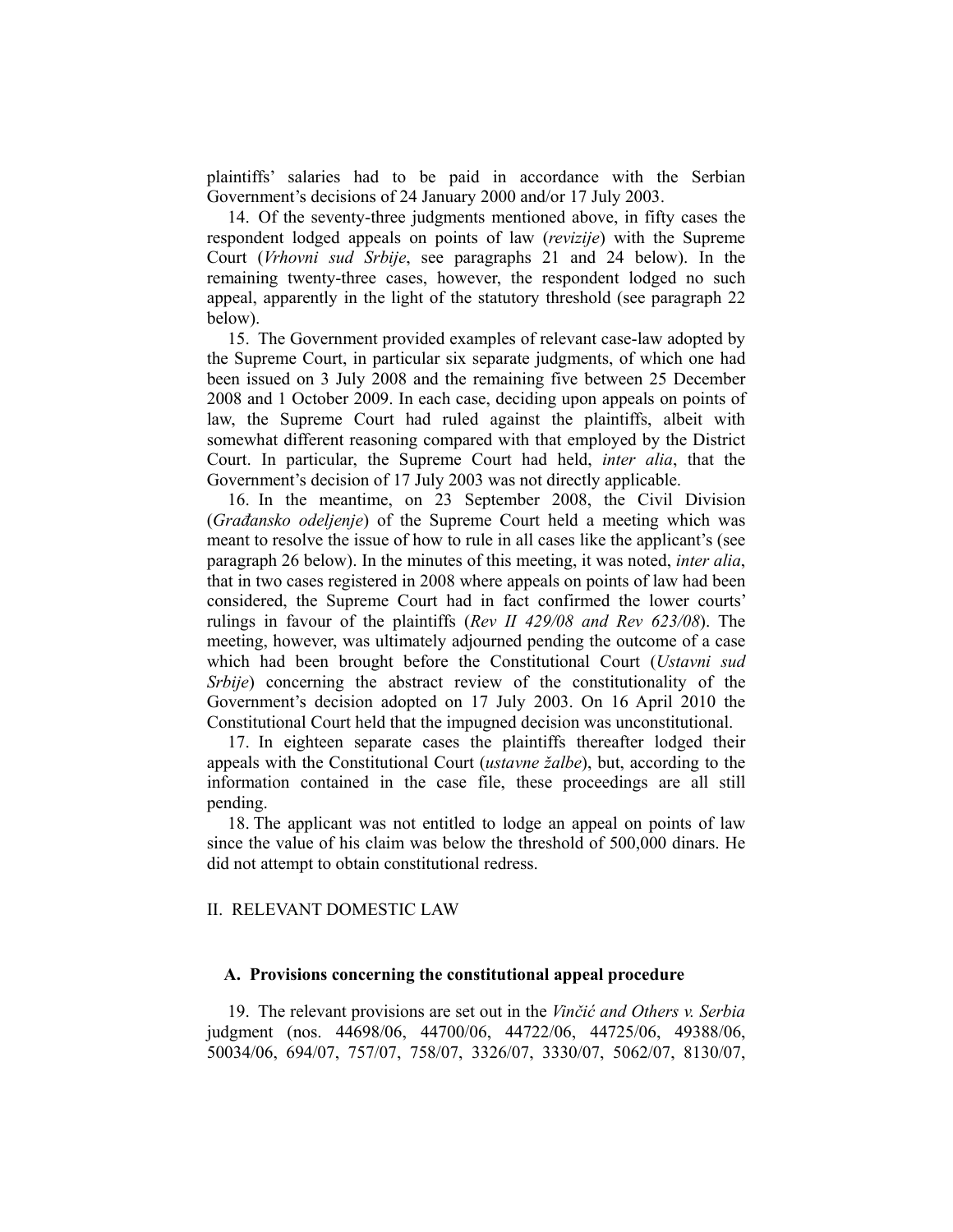9143/07, 9262/07, 9986/07, 11197/07, 11711/07, 13995/07, 14022/07, 20378/07, 20379/07, 20380/07, 20515/07, 23971/07, 50608/07, 50617/07, 4022/08, 4021/08, 29758/07 and 45249/07, §§ 22-34, 1 December 2009).

## **B. The Civil Procedure Act 2004 (Zakon o parničnom postupku; published in the Official Gazette of the Republic of Serbia - OG RS - no. 125/04)**

20. Article 2 § 1 provides, *inter alia*, that all parties shall be entitled to the equal protection of their rights.

21. Articles 394 § 1, 396 and 398 provide that parties may file an appeal on points of law (*revizija*) with the Supreme Court. They may do so within a period of thirty days following receipt of a final decision rendered at second instance, and only if the relevant legislation, procedural or substantive, has been breached by the lower courts.

22. Article 394 § 2 provides, *inter alia*, that an appeal on points of law is "not admissible" in pecuniary disputes (*kad se tužbeni zahtev odnosi na potraživanje u novcu*) where the "value of the part of the final judgment being contested does not exceed 500,000 dinars".

23. Article 439 provides that an appeal on points of law is admissible in employment-related cases which concern one's hiring or dismissal or the "existence" of one's employment (*u parnicama o sporovima o zasnivanju, postojanju i prestanku radnog odnosa*)

24. In accordance with Articles 396 and 406-409, *inter alia*, the Supreme Court, should it accept an appeal on points of law lodged by one of the parties concerned, has the power to overturn and/or amend the impugned judgment or quash it and order a re-trial before the lower courts.

25. Article 422.10 provides that a case may be re-opened if the European Court of Human Rights has in the meantime rendered a judgment in respect of Serbia concerning the same or a similar legal issue.

## **C. The Court Organisation Act (Zakon o uređenju sudova; published in OG RS nos. 63/01, 42/02, 27/03, 29/04, 101/05 and 46/06)**

26. Article 40 §§ 2 and 3 provides, *inter alia*, that a meeting of a division (*sednica odeljenja*) of the Supreme Court shall be held if there is an issue as regards the consistency of its case-law. Any opinions (*pravna shvatanja*) adopted in such a meeting are binding for all panels (*veća*) of the division in question.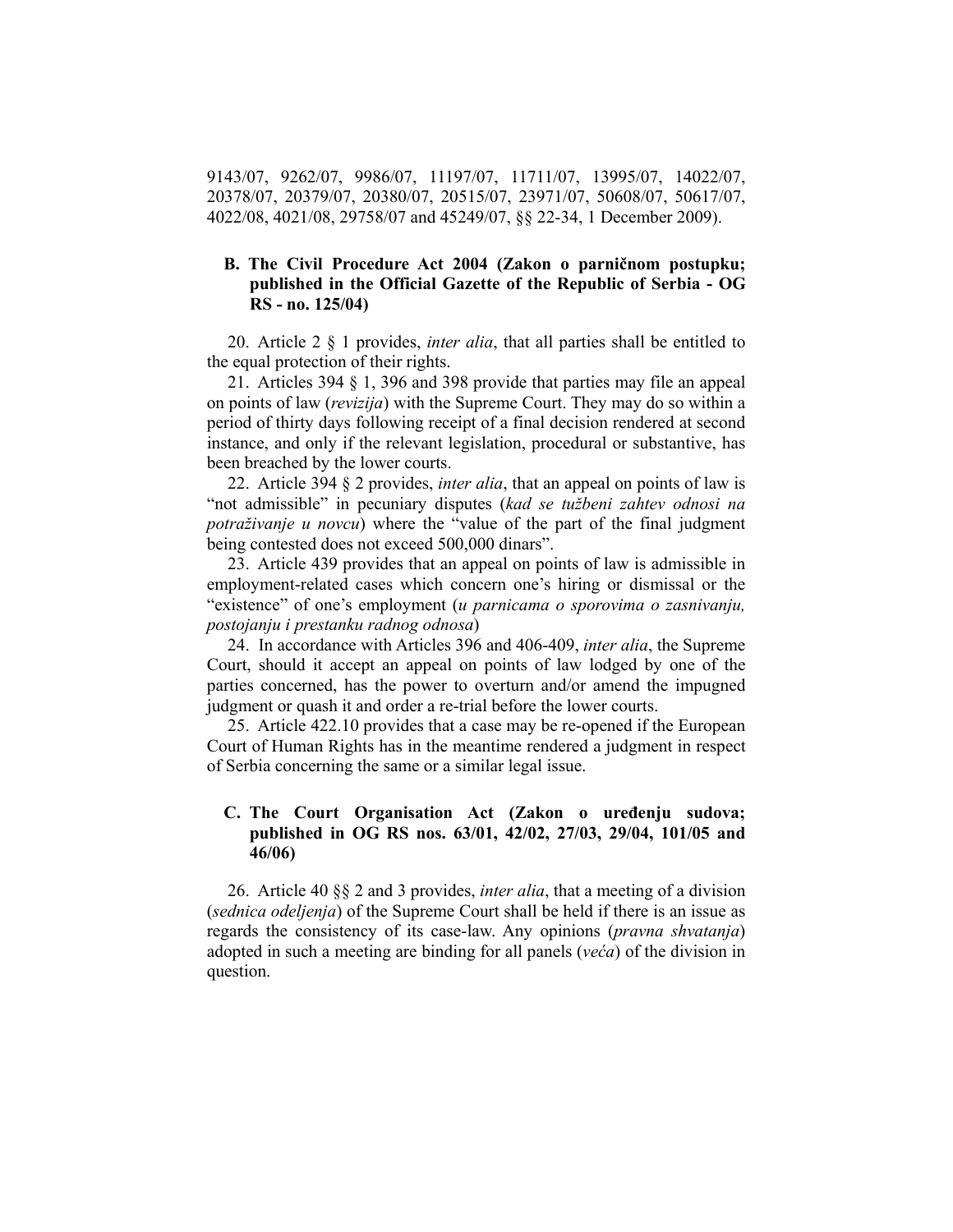#### I. ALLEGED VIOLATION OF ARTICLE 6 OF THE CONVENTION

27. The applicant complained that the case-law of the domestic courts concerning the payment of the same salary increase granted to a certain category of police officers was flagrantly inconsistent.

28. The relevant provisions of the said Article read as follows:

#### **Article 6 § 1**

"In the determination of his civil rights and obligations ... everyone is entitled to a fair ... hearing ... by [a] ... tribunal ..."

## **A. Admissibility**

## *1. Compatibility* ratione personae *(the applicant's "victim status")*

29. The Government noted that the applicant, in principle, claimed to be the victim of a violation of the right to fair trial in respect of the inconsistent case-law of the District Court in Belgrade. Referring to the position of the Supreme Court (see paragraph 15 above), the Government maintained that the alleged inconsistency was the result of the erroneous application of domestic law in the judgments adopted in the plaintiffs' favour. If the Constitutional Court was to consider the impugned decision of July 2003 unconstitutional (see paragraph 16 above), the respondent State would, most certainly, request the re-opening of the cases in the plaintiffs' favour (see paragraph 25 above), which would inevitably lead to the annulment of the judgments rendered in those cases. Thus, the applicant would no longer be able to claim that there was inconsistency in the domestic courts' case law and would, accordingly, lose his victim status.

30. The applicant did not comment on the Government's objection.

31. The Court firstly notes that the Government's objection is based on their assumptions and speculations, even assuming that they are relevant in this particular case. Secondly, the Constitutional Court has already held, on 16 April 2010, that the impugned decision was unconstitutional, although it would appear the State has not taken any procedural steps in this respect. In any event, the Court recalls that it had already been made aware of the Constitutional Court's opinion on the constitutionality of the impugned 2003 decision and had found it irrelevant when adjudicating on a practically identical legal issue in the case of *Rakić and Others v. Serbia* (nos. 47460/07, 49257/07, 49265/07, 1028/08, 11746/08, 14387/08, 15094/08, 16159/08, 18876/08, 18882/08, 18997/08, 22997/08, 23007/08, 23100/08,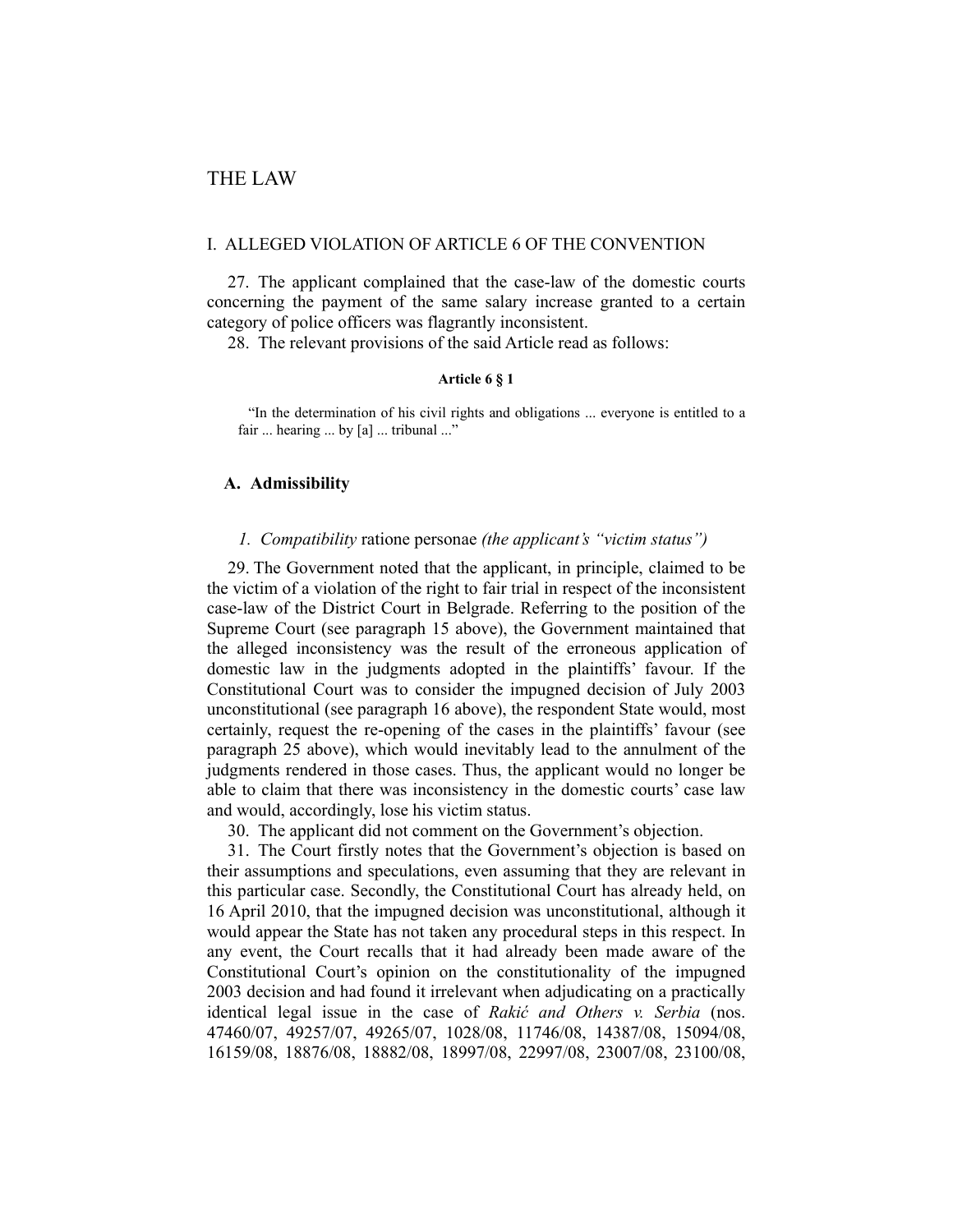23102/08, 26892/08, 26908/08, 29305/08, 29306/08, 29323/08, 29389/08, 30792/08, 30795/08, 31202/08, 31968/08, 32120/08, 32537/08, 32661/08, 32666/08 and 36079/08, 5 October 2010, § 17).

32. The Court sees no reason to depart from those findings in the present case and concludes, therefore, that the Government's objection must be dismissed.

#### *(b) Article 35 § 3 (b) of the Convention*

33. The Government further argued that the applicant's complaint should be declared inadmissible since "he had not suffered a significant disadvantage" within the meaning of Article 35 § 3 (b) of the Convention as amended by Protocol No. 14, which entered into force on 1 June 2010.

34. In particular, the Government maintained that (a) the matter at stake was not the applicant's increased salary, but the right to a fair trial, which he had adequately enjoyed before the domestic courts; (b) the alleged grievance consisted only of the applicant's subjective "feeling" that a very small number of plaintiffs in rather minor cases might have "slipped through the system" and benefited from positive outcomes on account of omissions of lower courts that could not have been remedied before the Supreme Court because of the low value of the subject matters in issue; (c) respect for human rights did not require further examination of the case, as the applicant could not expect a different outcome and it was of merely "historical importance" (in this regard, the Government referred to the Court's decision in the *Adrian Mihai Ionescu* case (see *Adrian Mihai Ionescu v. Romania* (dec.), no. 36659/04, 1 June 2010)); and (d) this case had been duly considered by the domestic court, and the impugned issue could be remedied before the Constitutional Court of Serbia by lodging a constitutional complaint.

35. The applicant did not comment on the Government's objection.

36. The Court recalls that Article 35 of the Convention, as amended by Protocol No. 14, which entered into force on 1 June 2010, provides, in so far as relevant, as follows:

 "3. The Court shall declare inadmissible any individual application submitted under Article 34 if it considers that:

...

(b) the applicant has not suffered a significant disadvantage, unless respect for human rights as defined in the Convention and the Protocols thereto requires an examination of the application on the merits and provided that no case may be rejected on this ground which has not been duly considered by a domestic tribunal."

37. As indicated in paragraph 79 of the Explanatory Report to Protocol No. 14,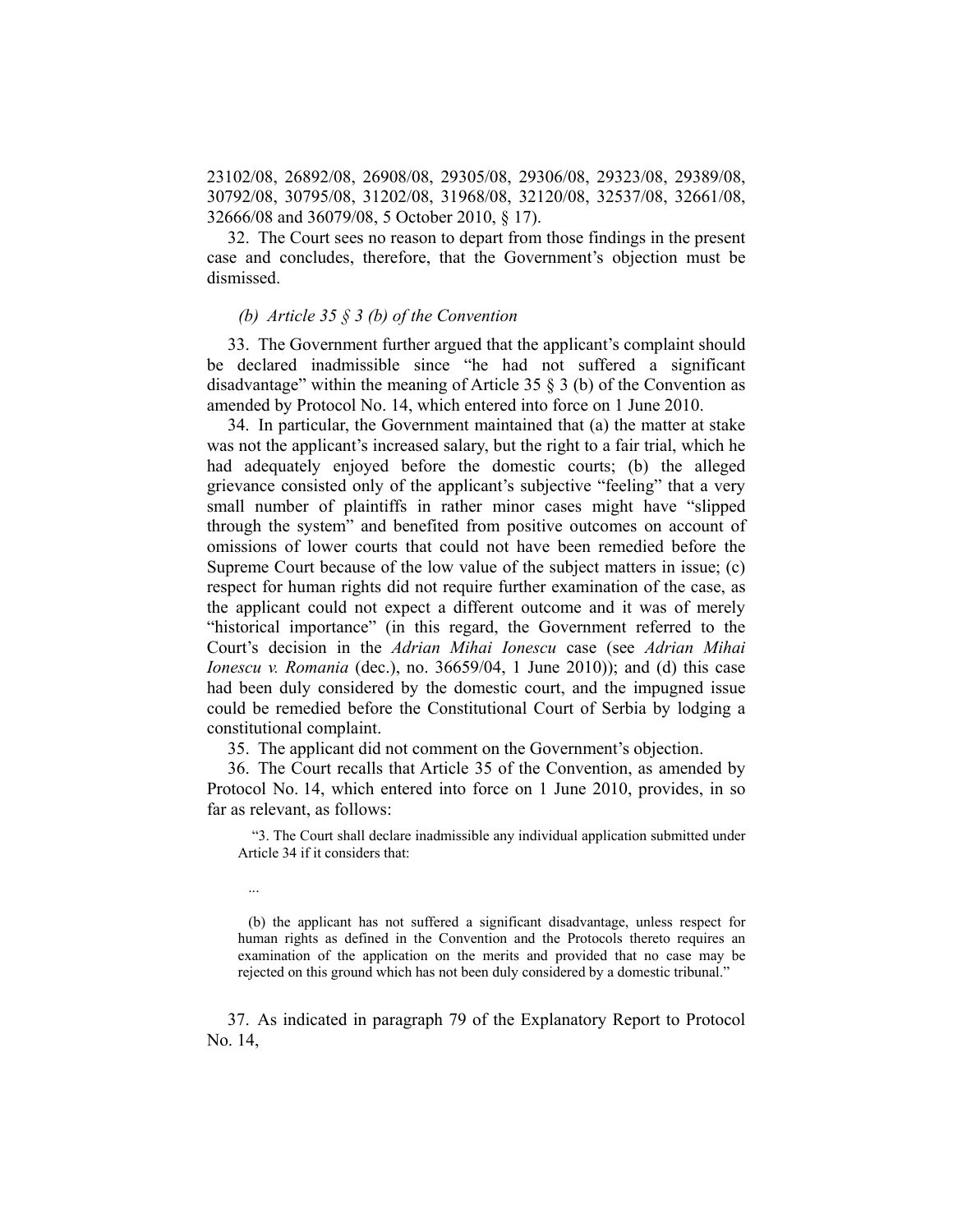"The new criterion may lead to certain cases being declared inadmissible which might have resulted in a judgment without it. Its main effect, however, is likely to be that it will in the longer term enable more rapid disposal of unmeritorious cases".

38. The main aspect of this new criterion is whether the applicant suffered any significant disadvantage, which assessment may itself be based on criteria such as the financial impact of the matter at issue or the importance of the case for the applicant (see, for example, *Adrian Mihai Ionescu v. Romania* (dec.), cited above, § 34).

39. Although the outcome of the applicant's case before domestic courts is not directly the subject matter of the applicant's complaints, the Court notes that it concerns labour rights, for example, the right of everyone to "just and favourable" working conditions. The amount involved in the dispute was RSD 145,821.60 (approximately EUR 1,800 at the time), together with the unspecified amounts on account of the related pension and disability insurance contributions.

40. The Court furthermore considers that the pecuniary interest involved is not the only element to be taken into account in determining whether the applicant has suffered a significant disadvantage. A violation of the Convention may concern important questions of principle and thus cause a significant disadvantage regardless of pecuniary interest (*Korolev v. Russia (no. 2)*, no. 5447/03, 1 April 2010). Indeed, the underlying issue and the core of the applicant's complaint is the inconsistent case-law of the District Court in Belgrade as regards the right to fair wages and equal pay for equal work, that is, payment of the same salary increase granted to a certain category of police officers. The Court observes that this inconsistent adjudication stemming from the same jurisdiction affected many individuals in the same situation (see *Rakić and Others v. Serbia*, cited above, § 43). The Court further observes that this practice inevitably reduced public confidence in the judicial system and furthermore jeopardized the principle of legal certainty and equality of all before the law, which constitute fundamental attributes of the rule of law and are inherent in the Convention. Thus, this case is to be distinguished from the *Ionescu* case (cited above) that the Government refers to*.* In that case, which concerned access to a court in a case involving contractual issues between the applicant and a transportation company, the Court did not find that the applicant had suffered any significant disadvantage in the exercise of his right of access to a court (the financial loss was estimated by the applicant himself at EUR 90), or that respect for human rights required further examination in view of the already repealed impugned legislation and similar issues already resolved by this Court. Finally, the Court notes that the applicant in the present case was not obliged to have exhausted the constitutional complaint when he lodged his case before this Court as it was not considered an effective remedy at that time, nor would he be able to file it now because of the time limits for this avenue of redress.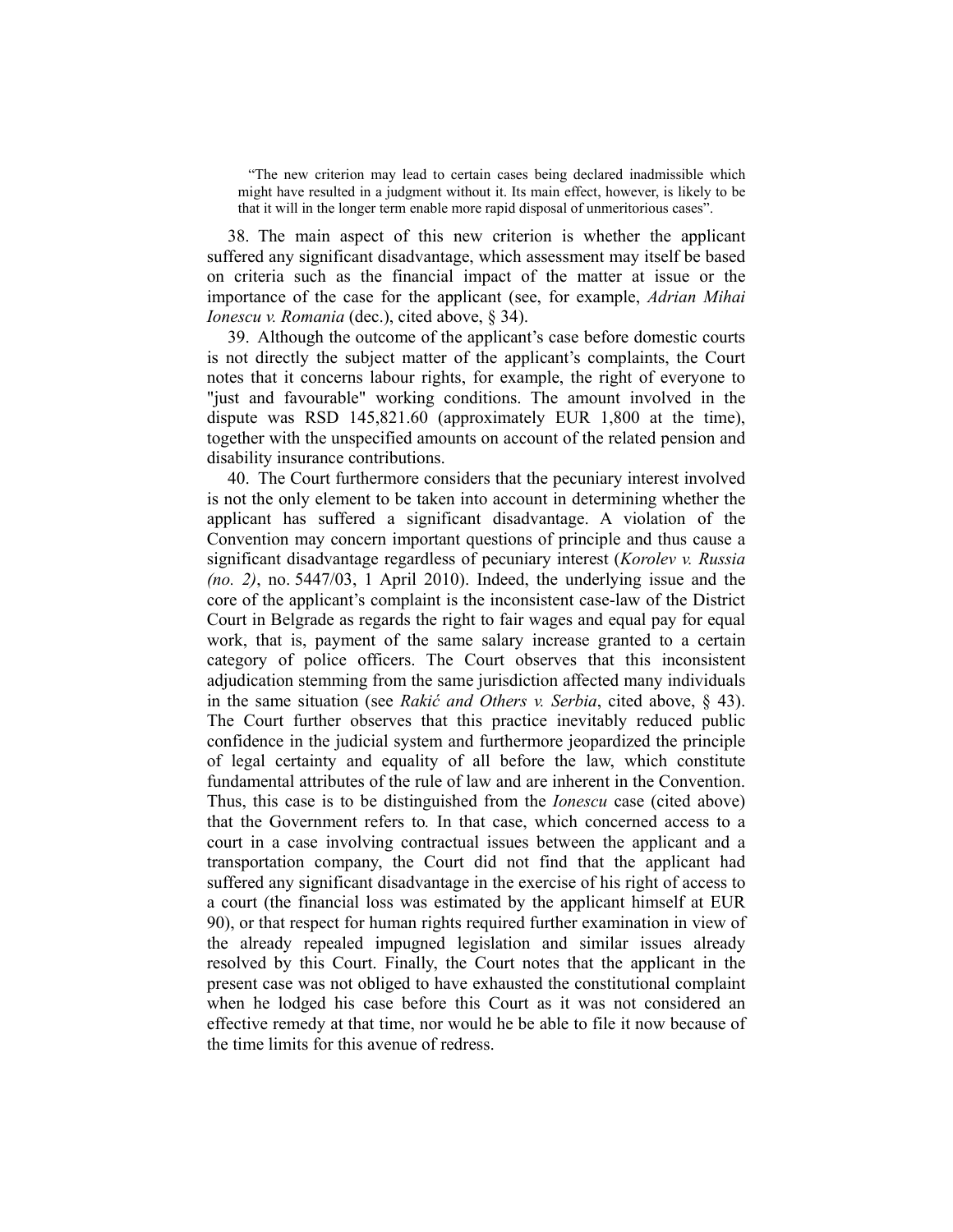41. The foregoing considerations are sufficient to enable the Court to conclude not only that, owing to the significant financial impact and substantive nature of the matter at stake, the applicant has suffered a significant disadvantage as a result of the alleged violation of the Convention, but also (even assuming that the applicant has not suffered a significant disadvantage) that the case raises issues of general interest.

42. In view of the above, the Government's objection must be dismissed.

#### *(c) Conclusion*

43. The Court notes that the application is not manifestly ill-founded within the meaning of Article 35 § 3 of the Convention. It further notes that it is not inadmissible on any other grounds. It must therefore be declared admissible.

#### **B. Merits**

44. As regards the merits, the Government reiterated the same arguments that they had raised in *Rakić and Others v. Serbia* (cited above, § 42).

45. The applicant reaffirmed his complaint.

46. The Court has already considered practically identical circumstances in the above-mentioned *Rakić* case (cited above, §§ 68-75), in which it found, *inter alia*, a violation of Article 6 of the Convention. Whilst acknowledging that certain divergences in interpretation may be accepted as an inherent trait of any judicial system which, like the Serbian one, is based on a network of trial and appeal courts with authority over a certain territory, the Court notes that the conflicting interpretations in the applicants' cases stemmed from the same jurisdiction, namely, the District Court in Belgrade, and involved the inconsistent adjudication of claims brought by many persons in identical situations (see *Vinčić and Others v. Serbia*, cited above, § 56; see also, *mutatis mutandis*, *Tudor Tudor v. Romania*, no. 21911/03, § 29, 24 March 2009). All this created a state of continued uncertainty, which in turn must have reduced the public's confidence in the judiciary. Finally, it would appear that even the Supreme Court's case-law on the matter had not effectively become consistent until, at best, the latter part of 2008 (see paragraphs 15 and 16 above), whilst formally this consistency had apparently never been secured in accordance with Article 40 of the Court Organisation Act (see paragraphs 16 and 26 above).

47. Having examined all the relevant circumstances, the Court does not see any reason to hold otherwise in the present case. Without considering it appropriate to pronounce as to what the actual outcome of the applicant's case should have been (see *Vinčić and Others v. Serbia*, cited above, § 56), the Court finds that there has nevertheless been a breach of Article 6 of the Convention on account of the profound and persistent judicial uncertainty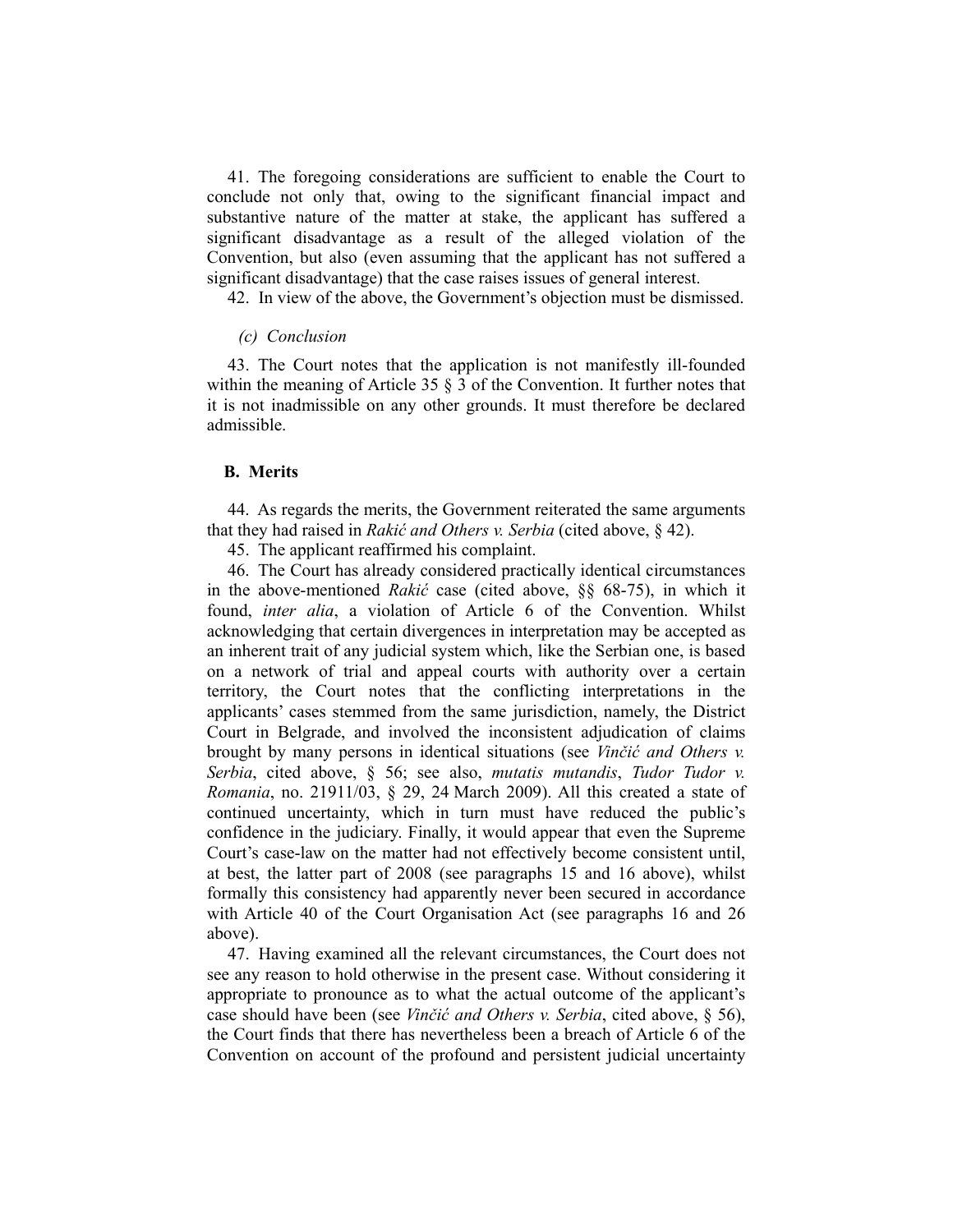which had not been remedied by the Supreme Court in a satisfactory manner (see *Rakić and Others v. Serbia,* cited above, § 44; see also, *mutatis mutandis*, *Zielinski and Pradal and Gonzalez and Others v. France* [GC], nos. 24846/94 and 34165/96 to 34173/96, §59, ECHR 1999-VII*; Vinčić and Others v. Serbia*, cited above, § 56; *Beian v. Romania (no. 1)*, no. 30658/05, §§ 34-40, ECHR 2007-V (extracts); *Tudor Tudor v. Romania*, no. 21911/03, § 29, 24 March 2009; and *Iordan Iordanov and Others v. Bulgaria*, no. 23530/02, § 47-48 and 52, 2 July 2009; see, *au contraire*, *Schwarzkopf and Taussik v. Czech Republic* (dec.), no. 42162/02, 2 December 2008); and *Pérez Arias v. Spain* (no. 32978/03, § 25, 28 June 2007).

## II. APPLICATION OF ARTICLE 41 OF THE CONVENTION

48. Article 41 of the Convention provides:

"If the Court finds that there has been a violation of the Convention or the Protocols thereto, and if the internal law of the High Contracting Party concerned allows only partial reparation to be made, the Court shall, if necessary, afford just satisfaction to the injured party."

49. The applicant claimed EUR 2,905.14 and EUR 3,000 respectively, for pecuniary and non-pecuniary damage suffered as a result of a violation of his right guaranteed under Article  $6 \S 1$  of the Convention. He also claimed the costs and expenses incurred in the domestic civil proceedings (as recognised in the final judgments rendered in his favour) and EUR 296.48 for the costs incurred before the Court. The Government contested these claims.

50. Having regard to the violation found in the present case and its reasons for so doing (see paragraphs 46 and 47 above, particularly the reference to the outcome of the applicant's case), the Court considers that the applicant's claim, in so far as it relates to the payment of the respective sums sought domestically, must be rejected (see *Vinčić and Others v. Serbia*, cited above, § 61).

51. The Court, however, takes the view that the applicant has suffered some non-pecuniary damage as a result of the violation found which cannot be made good by the Court's mere finding of a violation (see, *mutatis mutandis*, *Tudor Tudor v. Romania*, cited above, § 47). Making its assessment on an equitable basis, as required by Article 41 of the Convention, the Court therefore awards the applicant EUR 3,000 under this head.

52. As regards the costs and expenses incurred domestically, the Court notes that those relating to the civil proceedings are an integral part of the applicant's pecuniary claim, which has already been dealt with above.

53. According to the Court's case-law, an applicant is entitled to the reimbursement of costs and expenses only in so far as it has been shown that these have been actually and necessarily incurred and are also